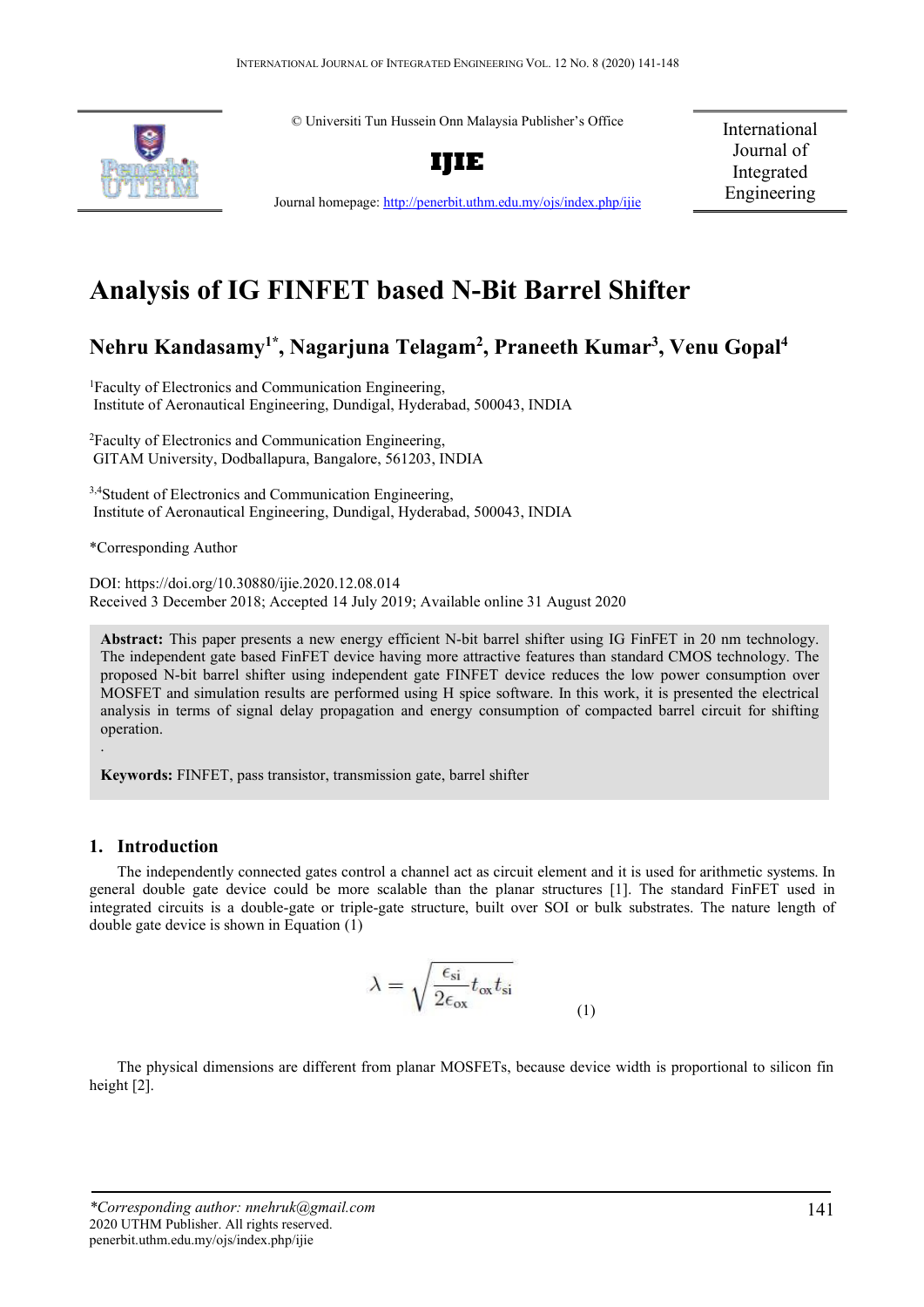

Fig. 1 - Independent Gate FinFET cross sections for Low V<sub>th</sub> and High V<sub>th</sub> **transistors**

| <b>Parameter</b>  | <b>SPICE NAME</b> | <b>VALUE</b>                               |                                                    | <b>DESCRIPTION</b>        |
|-------------------|-------------------|--------------------------------------------|----------------------------------------------------|---------------------------|
|                   |                   | Low<br>$\mathbf{V}_{\mathbf{t}\mathbf{h}}$ | <b>High</b><br>$\mathbf{V}_{\mathbf{t}\mathbf{h}}$ |                           |
| $t_{ox 1,2}$      | EOT 1, EOT 2      | l nm                                       | $2 \text{ nm}$                                     | Effective oxide thickness |
| $t_{\rm si}$      | TSI               | $12 \text{ nm}$                            | $8 \text{ nm}$                                     | Silicon channel thickness |
| ms 1,2            | PHIG1, PHIG2      | $4.55$ ev                                  | $4.85$ ev                                          | <b>Gate Work Function</b> |
| $L_{\rm u\, D,S}$ | LOVD              | $2 \text{ nm}$                             | $5 \text{ nm}$                                     | Gate/Drain Overlap        |
| $H_{\text{ FIN}}$ | W                 | $40 \text{ nm}$                            | $40 \text{ nm}$                                    | Fin Height                |
|                   |                   | $32 \text{ nm}$                            | $32 \text{ nm}$                                    | Gate Length               |

**Table 1 - Spice Parameters used for Electrical Simulation of IG FinFET [2]**

The Inv-Tx structure is more effective in terms of velocity saturation and process variability. The logical effort based delay model was derived using PTM model in H-spice [3]. The two different adiabatic logic families PFAL and PAL are incorporated in multiplexed based 4 bit barrel shifter [4]. The unique Vth modulation aspect of IG-FinFETs through selective gate bias is developed in this paper to enhance the barrel shifter performance while lowering the energy dissipation with minimum foot print of the chip [5]. The barrel shifter is combinational circuit and that is used in floating point adder and central processing unit [6].The barrel shifter is designed using CMOS logic. The high input impedance and load capacitances are disadvantages of CMOS logic. The pass transistor logic is introduced and it is used for area efficient n bit barrel shifter [7].The pass transistor network suffers from voltage swing and it is overcome by using level restorer and charge keeper circuits. The weak p-MOS it will act as restoring device [8]. The voltage degradation problem is overcome by using transmission gate for better noise margin. In transmission gate the number of active devices increases neither compared to PTL family. Transmission gate act as buffer and it is used for carbon nano tubes based VLSI interconnects [9]. In this work NOR based decoder using IG FINFET it is consider for N-it barrel shifter. The merit of NOR based decoder is used in microprocessor and it reduces the leakage power dissipation nearly 12% [10]. The leakage controlling transistor using FINFET technology saves 60 % at 14 nm technology node. The intermediate nodes are responsible for leakage control and it is further tested with four input NAND gate as bench mark circuit [11].The independent four terminal device is shown in figure 2.

| Mode                    | N-Type | P-Type                       |
|-------------------------|--------|------------------------------|
| Low $V_{th}$ IG         |        | 여다<br>] ∤≕                   |
| Low $V_{th}$ SG         |        | $\Rightarrow$ $\pm$<br>$\pm$ |
| High V <sub>th</sub> IG | $\geq$ | ⊸ ⊠<br>⊳                     |

**Fig. 2 - Symbol Representation of FinFET**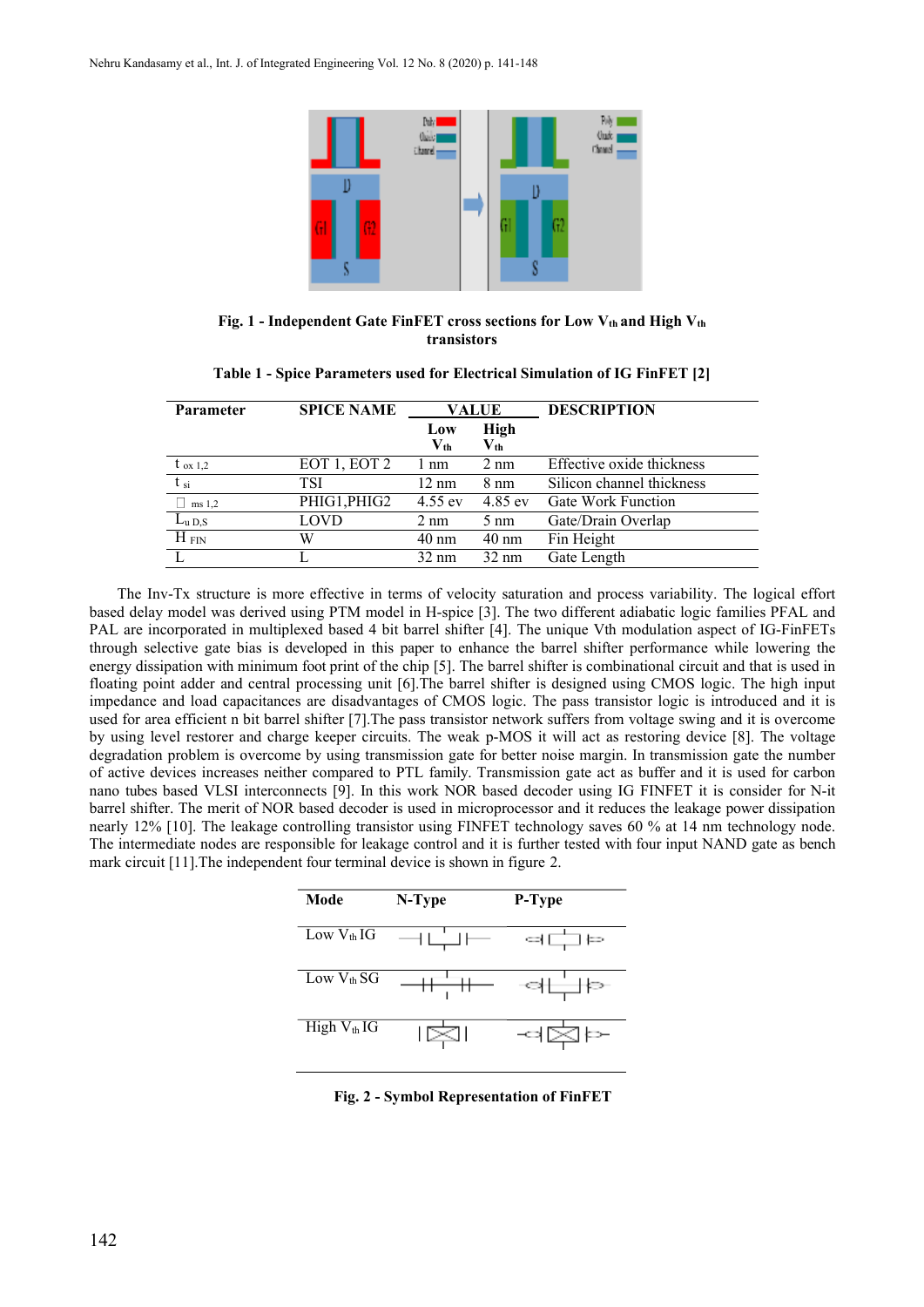

#### **2. Conventional Barrel Shifter Circuit**

**Fig. 3 - n-bit barrel shifter circuit using pass**

The figure 3 shows the barrel shifter using pass transistor logic. The n bit barrel shifter consists of n bit decoder and switches. The n bit decoder is used for appropriate shifting based on the inputs to the output. The pass transistor network is affected from sneak path.



**Fig. 4 - n-bit barrel shifter circuit using transmission gate**

The figure 4 shows the transmission gate based n-bit barrel shifter circuit. The drawback of sneak path in pass transistor network is overcome by using transmission gate. The TG based rotator circuit increases the number of transistor compared to PTL based rotator circuit. The transmission gate is gives better noise immunity and it is used as driving stage of arithmetic systems.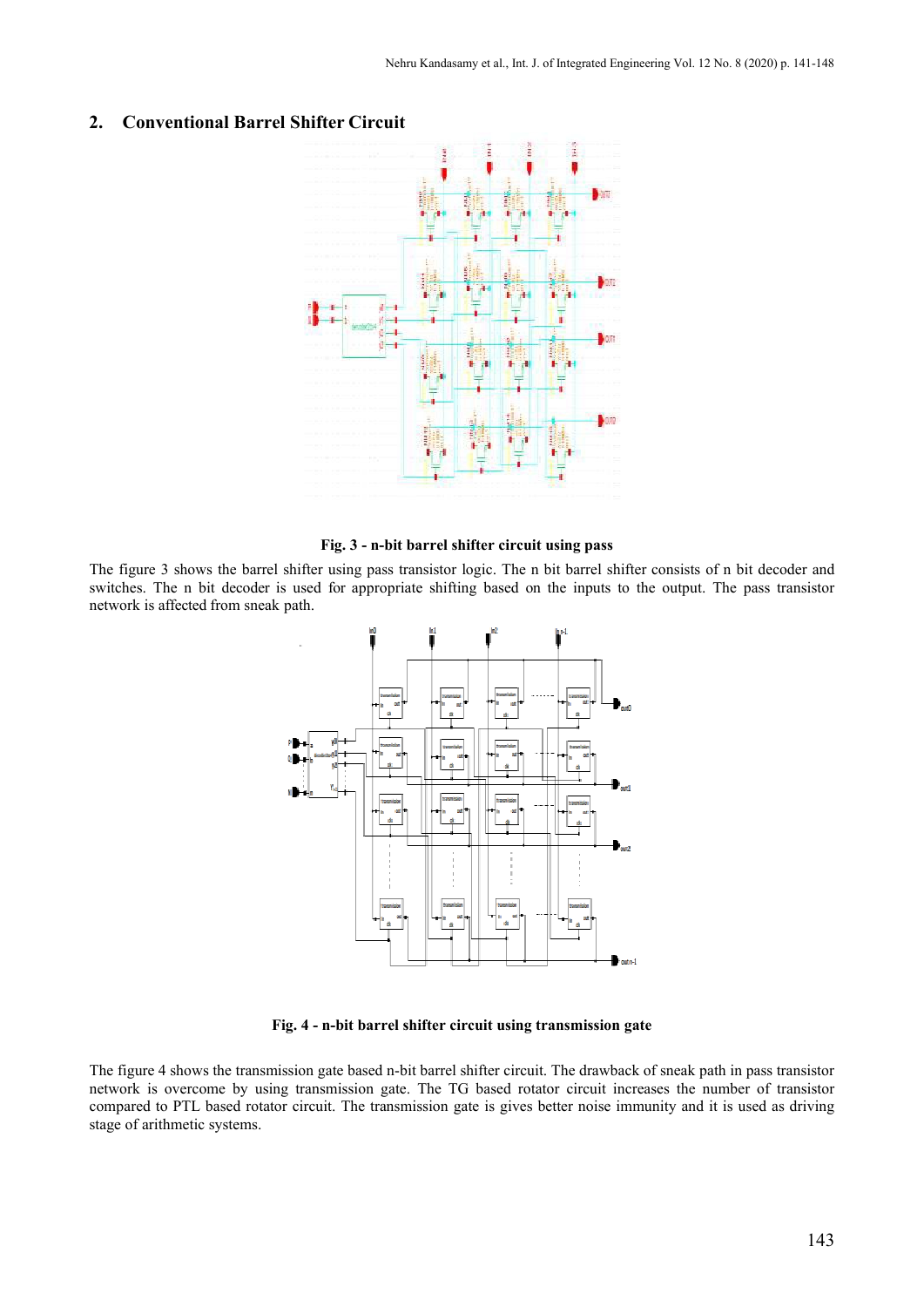# **3. Proposed N-Bit Barrel Shifter Circuit Using Finfet**

The n bit barrel shifter circuit is constructed from NOR based decoder for high speed application. The NOR based decoder having better switching characteristics than NAND based decoder circuits. The figure 5 has shown the schematic of NOR based decoder.



**Fig. 5 - Schematic of NOR based decoder**

The design of 3:8 decoder using IG FinFET is shown in figure 6.



**Fig. 6 - NOR based 3:8 decoder using IGFinFET [10]**

The figure 7 shows the n bit barrel shifter circuit. The appropriate shifting is performed using IG FinFET based decoder. The decoder is used to select the minterms and the corresponding word line and bit line are asserted and remaining lines are disserted.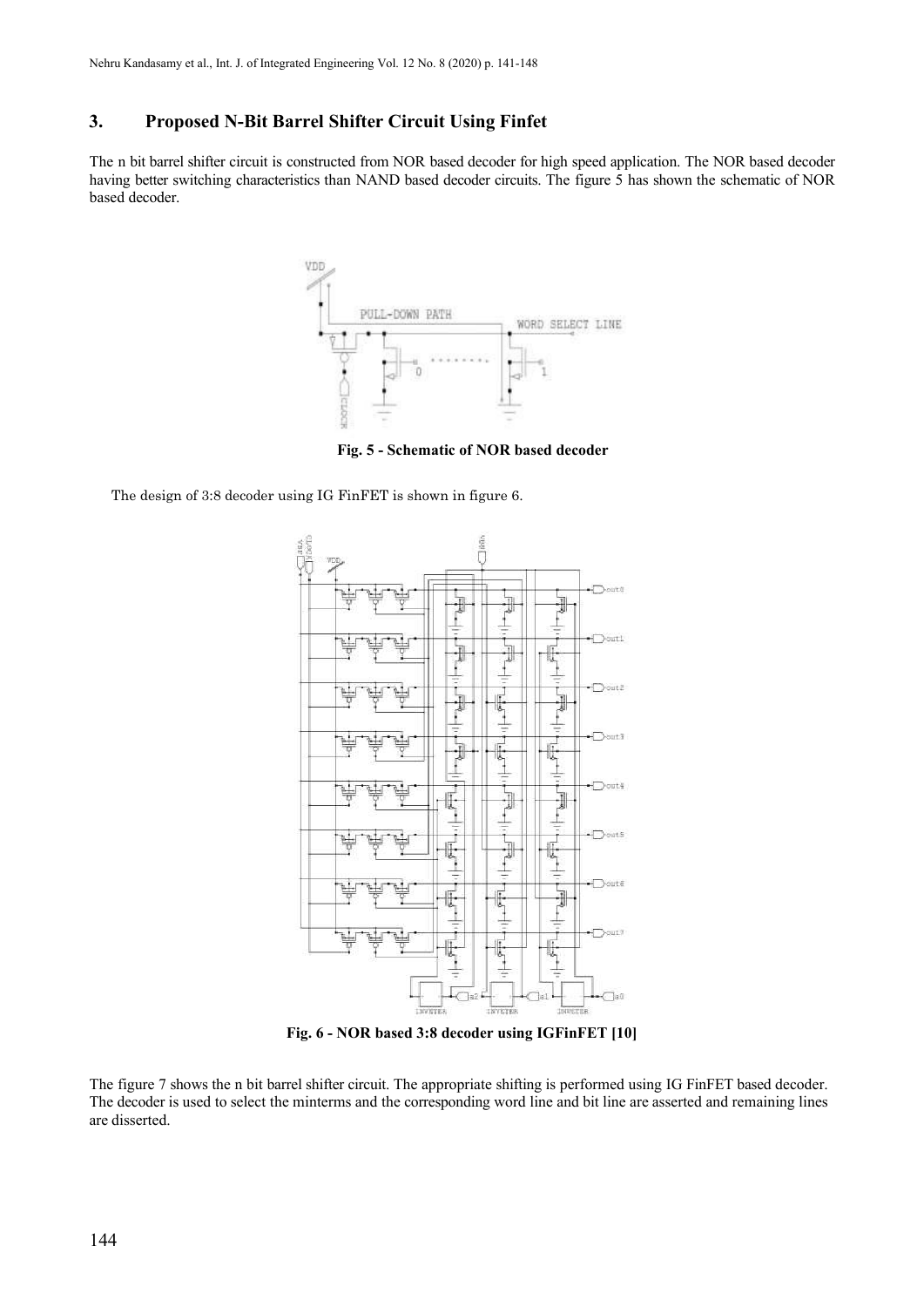

**Fig. 7 - Proposed N-Bit Barrel Shifter using IG FinFET**

# **4. Results and Discussion of Proposed System Using Ig Finfet**

The variations in the temperature will also affect the performance of the circuit. This proposed system was designed under ambient conditions and mostly performed in the range of room temperature. Decoder is a circuit which converts n-bit binary data into m-level output lines. The pass transistors cells in a matrix with the use of decoder consume less amount of power and have a delay in Nano seconds. The transmission gate logic is used to solve the voltage drop problem in the pass transistor logic. The conventional method uses two designs and provides delay in Nano seconds and power is in micro watts.

| Table 2 - Power delay product of proposed 2x4 decoder using IGFINFET system |                  |                       |                          |  |
|-----------------------------------------------------------------------------|------------------|-----------------------|--------------------------|--|
| Design                                                                      | Power<br>(Watts) | <b>Delay</b><br>(Sec) | Power delay product      |  |
| 2x4 decoder using conventional $86.92 \times 10^{-6}$<br>method             |                  | $1.59 \times 10^{-9}$ | $1.3820 \times 10^{-13}$ |  |
| $2x4$ decoder using IGFINFET 62.06 $x10^{-6}$                               |                  | $0.96 \times 10^{-9}$ | 5.95776 x $10^{-14}$     |  |

Table 2 shows the comparision of simulation results of conventional 2 X 4 decoder with 2 X 4 decoder using IGFINFET. The proposed system results better power consumption than existing conventional techniques. The proposed system has utilizsed 28.6% less power, 39.6% less delay and shows efficiency of 99.5% in terms of power delay product.

| Design                                   | Power<br>(Watts)       | <b>Delay</b><br>(Sec)   | Power delay product      |
|------------------------------------------|------------------------|-------------------------|--------------------------|
| 3x8 decoder using Conventional<br>method | $73.78 \times 10^{-6}$ | $13.287 \times 10^{-9}$ | 9.8031 x $10^{-13}$      |
| 3x8 decoder using IGFINFET               | $97.01 \times 10^{-6}$ | $10.249 \times 10^{-9}$ | $9.9425 \times 10^{-13}$ |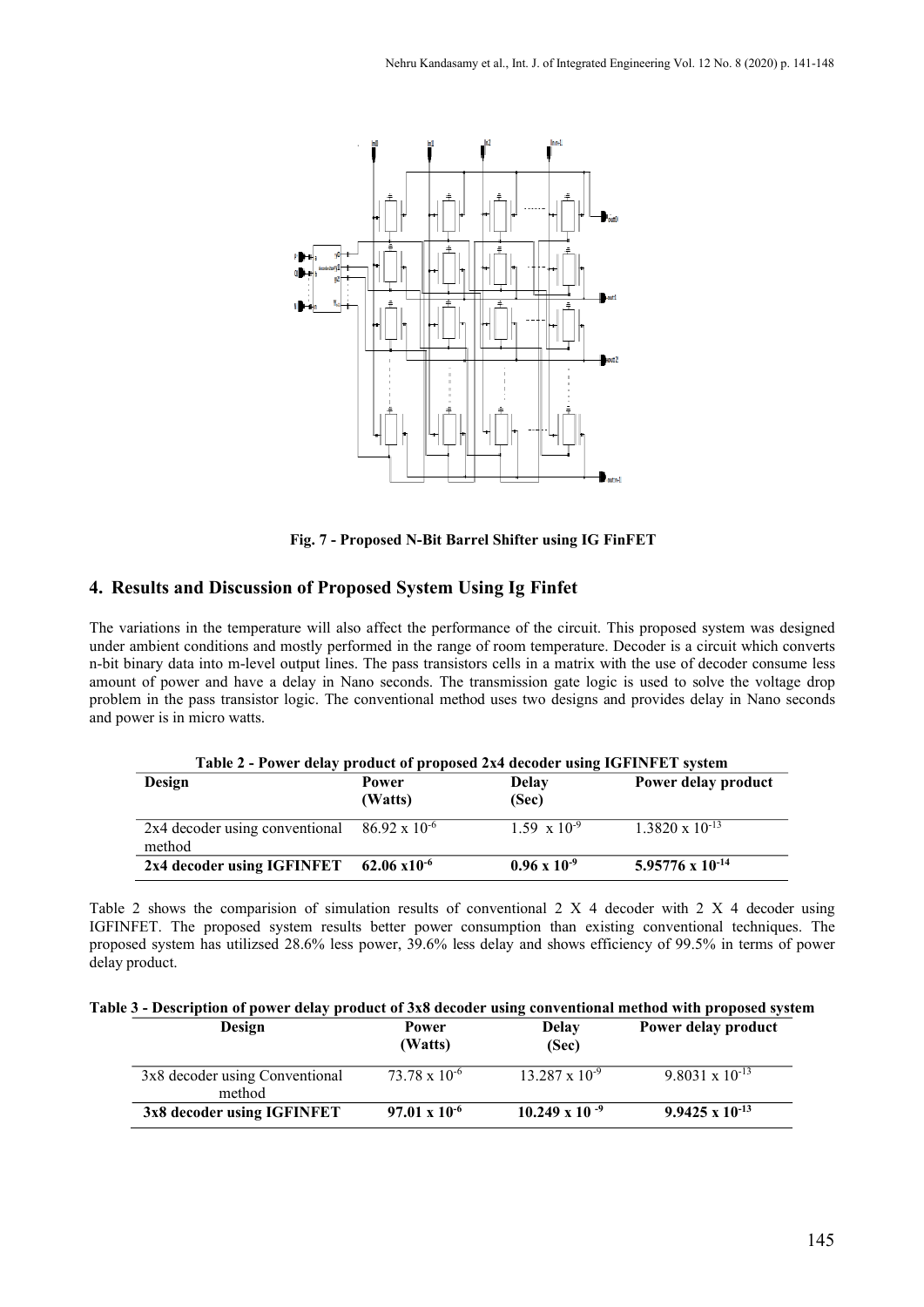Table 3 shows the comparision of simulation results of conventional 3 X 8 decoder with 3 X 8 decoder using IGFINFET. The proposed system results better power consumption than existing conventional techniques. The proposed system has utilizsed 31.4% more power, 22.86% less delay and shows efficiency of 89.69% in terms of power delay product. Well by comparing the 2x4 decoder IGFINFET simulation results with 3x8 decoder IGFINFET the power consumption and delay is less for 3x8 decoder.

| Design                                      | Power<br>(Watts)       | Delay<br>(Sec)          | Power delay product      |
|---------------------------------------------|------------------------|-------------------------|--------------------------|
| $4x16$ decoder using<br>conventional method | $105.7 \times 10^{-6}$ | $26.442 \times 10^{-9}$ | $2.7949 \times 10^{-12}$ |
| 4x16 decoder using<br><b>IGFINFET</b>       | 82.63 x 10 $-6$        | $22.646 \times 10^{-9}$ | $1.8712 \times 10^{-12}$ |

|  |  |  | Table 4 - Description of power delay product of 4x16 decoder using conventional method with proposed system |
|--|--|--|-------------------------------------------------------------------------------------------------------------|
|--|--|--|-------------------------------------------------------------------------------------------------------------|

Table 4 shows the comparision of simulation results of conventional 4 X 16 decoder with 4 X 16 decoder using IGFINFET. The proposed system results better power consumption than existing conventional techniques. The proposed system has utilizsed 21.82% less power, 14.355% less delay and shows efficiency of 32.97% in terms of power delay product. When 2x4, 3x8 decoder simulation results are compared with 4x16 the delay is completely reduced and also power delay product provides high efficiency.

#### **Table 5 - Power delay product proposed 4 bit barrel shifter using IGFINFET system**

| Design                                              | <b>Power</b><br>(Watts) | Delay<br>(Sec)                   | Power delay product     |
|-----------------------------------------------------|-------------------------|----------------------------------|-------------------------|
| 4 bit Barrel shifter using<br>transmission gate     | $78.74 \times 10^{-6}$  | $26.05 \times 10^{-12}$          | $2.051 \times 10^{-15}$ |
| 4 bit Barrel shifter using pass<br>transistor logic | $35.87 \times 10^{-6}$  | 38.84 $\times$ 10 <sup>-12</sup> | $1.393 \times 10^{-15}$ |
| 4 bit Barrel shifter using<br><b>IGFINFET</b>       | $22.67 \times 10^{-6}$  | $14.65 \times 10^{-12}$          | 3.321155 x $10^{-16}$   |

Table 5 shows the comparision of simulation results of 4 bit barrel shifter using transmission gate, pass transistor logic with 4 bit Barrel shifter using IGFINFET. The proposed system results better power consumption than existing conventional techniques. The Barrel shifter using transmission gate simulation results are compared with IGFINFET Barrel shifter and this proposed system has utilizsed 71.22% less power, 43.761% less delay and shows efficiency of 83.80% in terms of power delay product. Next the 4 bit Barrel shifter with pass transistor logic is compared with IGFINFET Barrel shifter and this proposed system has utilizsed 36.79% less power, 62.28% less delay and shows efficiency of 76.166% in terms of power delay product. 4 bit Barrel shifter using IGFINFET has less delay in terms of transmission gate and pass transistor logic circuits.

#### **Table 6 - Power delay product proposed 8 bit barrel shifter using IGFINFET system**

| Design                                              | Power<br>(Watts)       | <b>Delay</b><br>(Sec)   | Power delay product      |
|-----------------------------------------------------|------------------------|-------------------------|--------------------------|
| 8 bit Barrel shifter using<br>transmission gate     | $93.21 \times 10^{-6}$ | $11.073 \times 10^{-9}$ | $1.0321 \times 10^{-12}$ |
| 8 bit Barrel shifter using pass<br>transistor logic | $49.17 \times 10^{-6}$ | $11.057 \times 10^{-9}$ | 5.436 x $10^{-13}$       |
| 8 bit Barrel shifter using<br><b>IGFINFET</b>       | $36.45 \times 10^{-6}$ | $9.013 \times 10^{-9}$  | 3.2852 x $10^{-13}$      |

Table 6 shows the comparision of simulation results of 8 bit barrel shifter using transmission gate, pass transistor logic with 8 bit Barrel shifter using IGFINFET. The proposed system results better power consumption than existing conventional techniques. The Barrel shifter using transmission gate simulation results are compared with IGFINFET Barrel shifter and this proposed system has utilizsed 60.89% less power, 18.60% less delay and shows efficiency of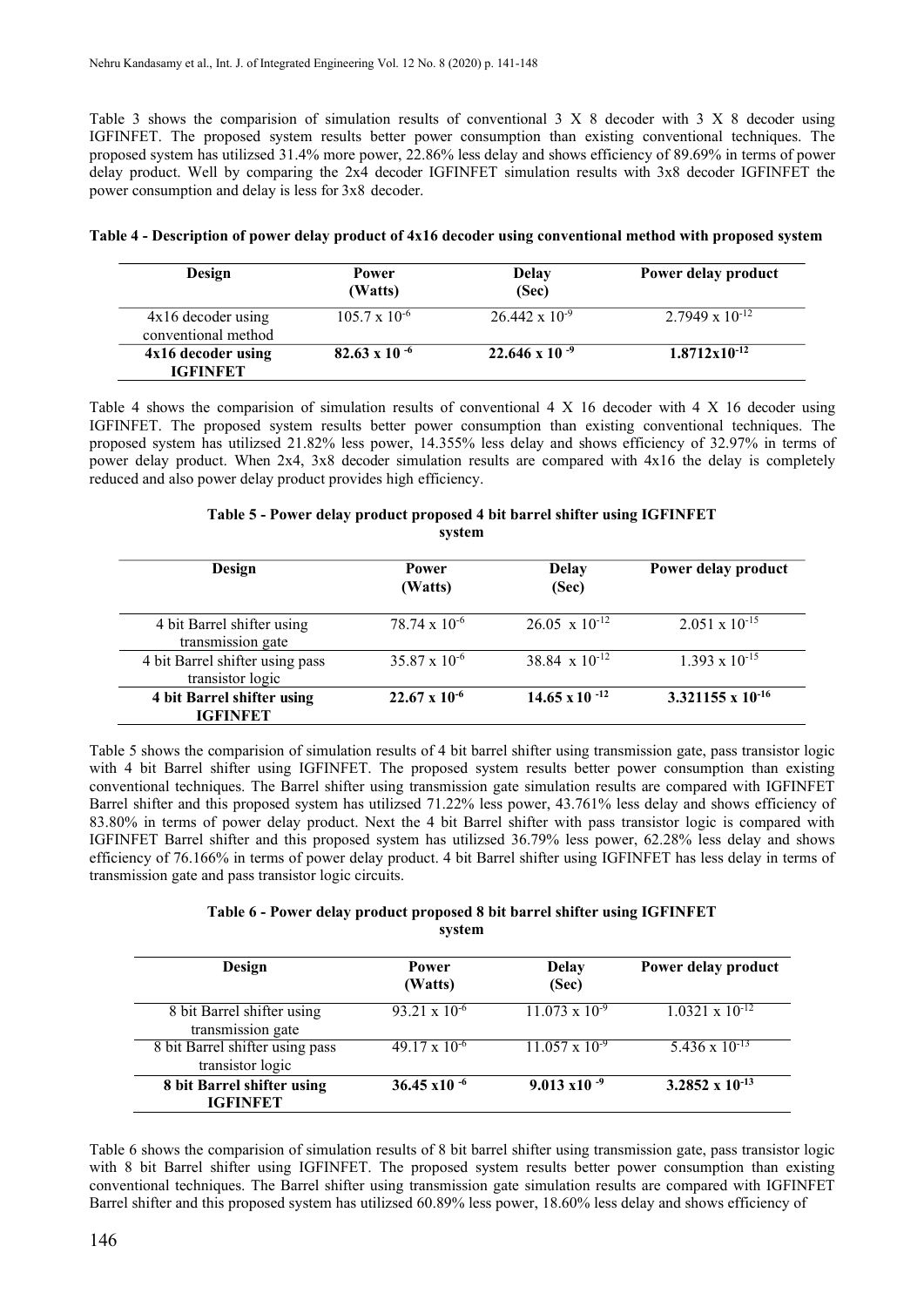68.16% in terms of power delay product. Next the 8 bit Barrel shifter with pass transistor logic is compared with IGFINFET Barrel shifter and this proposed system has utilizsed 25.86% less power, 18.45% less delay and shows efficiency of 93.966% in terms of power delay product. This proposed system has highest power delay product when compare to all decoder designs and also 4 bit Barrel shifter IGFINFET logic.

| Design                                               | Power<br>(Watts)     | <b>Delay</b><br>(Sec)   | Power delay<br>product   |
|------------------------------------------------------|----------------------|-------------------------|--------------------------|
| 16 bit Barrel shifter using<br>transmission gate     | 551 x $10^{-6}$      | $23.63 \times 10^{-9}$  | $1.30230x$ $10^{-11}$    |
| 16 bit Barrel shifter using<br>pass transistor logic | $307 \times 10^{-6}$ | $17.009 \times 10^{-9}$ | $5.2217 \times 10^{-12}$ |
| 16 bit Barrel shifter using<br><b>IGFINFET</b>       | $213 \times 10^{-6}$ | $15.66 \times 10^{-9}$  | 3.3355 x $10^{-12}$      |

**Table 7 - Power delay product proposed 16 bit barrel shifter using IGFINFET system**

Table 7 shows the comparison of simulation results of 16 bit barrel shifter using transmission gate, pass transistor logic with 16 bit Barrel shifter using IGFINFET. The proposed system results better power consumption than existing conventional techniques. The Barrel shifter using transmission gate simulation results are compared with IGFINFET Barrel shifter and this proposed system has utilized 61.34% less power, 33.728% less delay and shows efficiency of 74.27% in terms of power delay product. Next the 16 bit Barrel shifter with pass transistor logic is compared with IGFINFET Barrel shifter and this proposed system has utilized 30.61% less power, 7.93% less delay and shows efficiency of 36.122% in terms of power delay product. The 16 bit Barrel shifter IGFINFET has high efficiency of power delay product when compare to pass transistor logic, and transmission gate output simulation results. Figure 8 and 9 shows the simulation results of pass transistor and transmission gate. The input patterns are applied to stimuli to check the performance of the barrel shifter. By using transient analysis the full swing voltage is achieved.



**Fig. 8 - Simulation result of barrel shifter using pass transistor logic**



**Fig. 9 - Simulation result of barrel shifter using transmission gate logic**